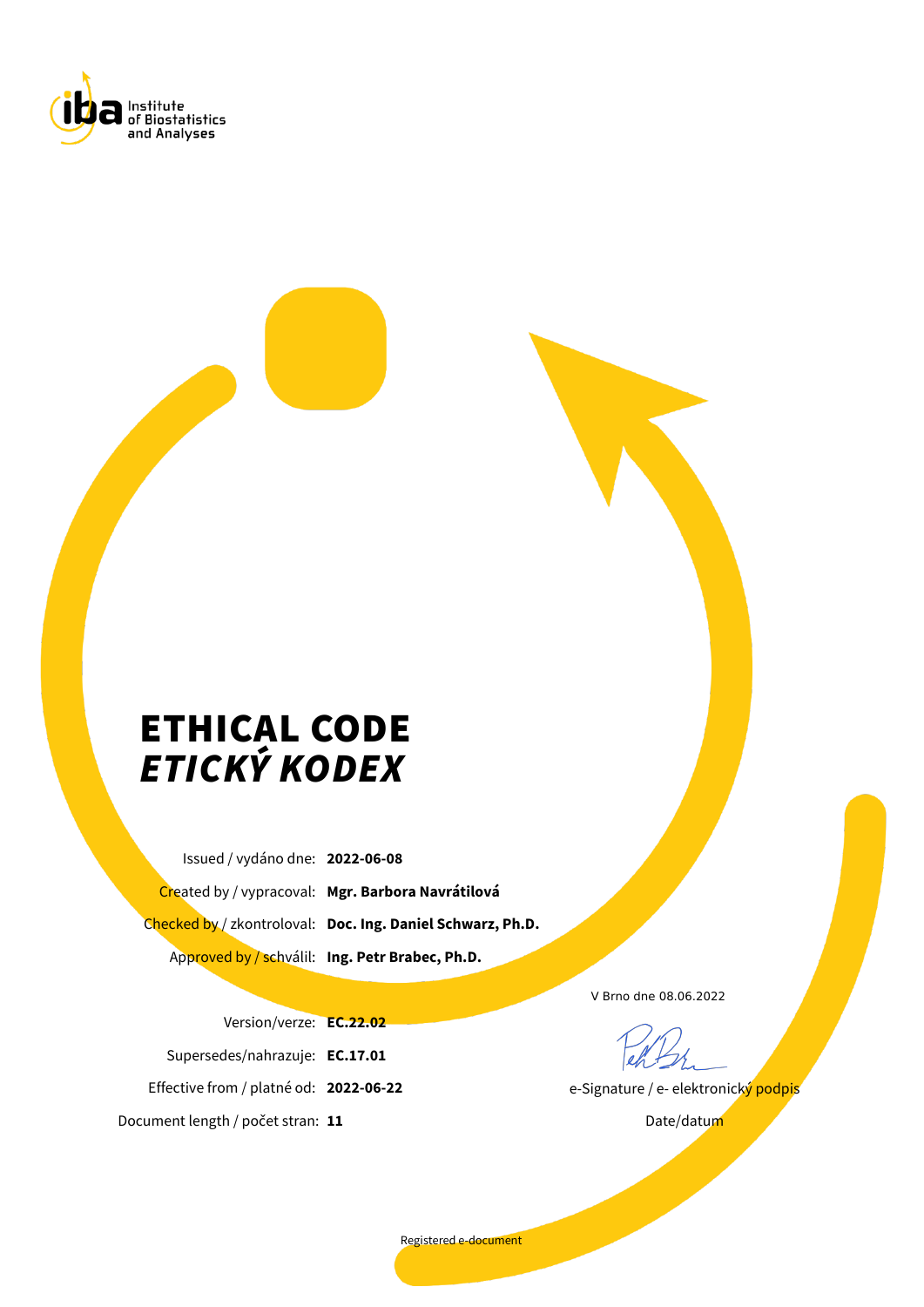

# <span id="page-1-0"></span>**History**

| <b>Version</b> | <b>Supersedes</b> | <b>Changes</b>                                                                                                                               | <b>Effective</b><br>from | <b>Created by</b>        |
|----------------|-------------------|----------------------------------------------------------------------------------------------------------------------------------------------|--------------------------|--------------------------|
| EC.17.01       | None              | $\overline{\phantom{a}}$                                                                                                                     | 14.09.2018               | М.<br>Škrabalová         |
| EC.22.02       | EC.17.01          | - Document updated in new<br>Template<br>- minor changes in EC<br>- added the link to the document<br>Gender Equality Plan, see in chapter 5 | 22.06.2022               | <b>B.</b><br>Navrátilová |

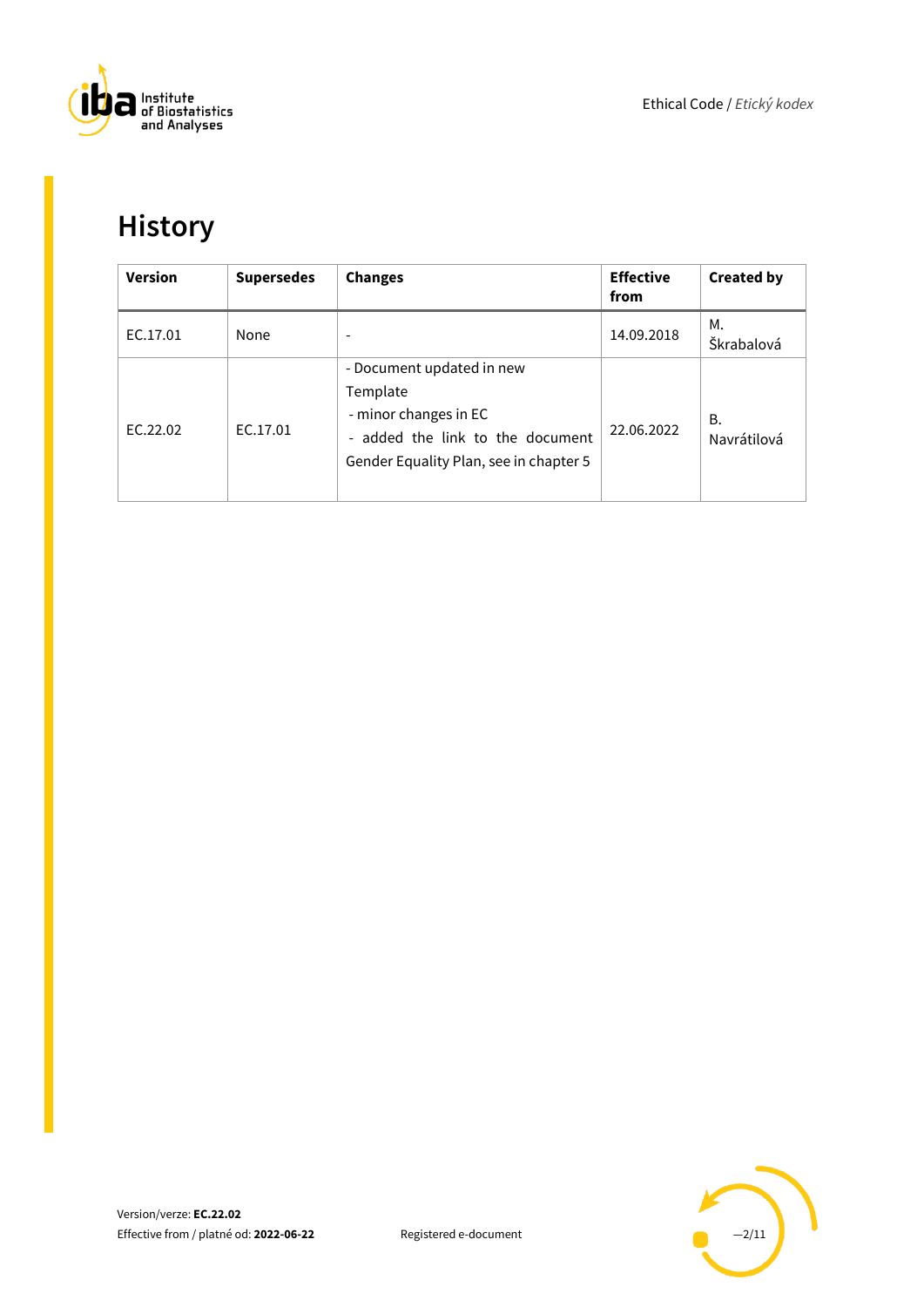

#### <span id="page-2-0"></span>**Contents**

| $Contents \hspace*{2mm} . \hspace*{2mm} . \hspace*{2mm} . \hspace*{2mm} . \hspace*{2mm} . \hspace*{2mm} . \hspace*{2mm} . \hspace*{3mm} . \hspace*{3mm} . \hspace*{3mm} . \hspace*{3mm} . \hspace*{3mm} . \hspace*{3mm} . \hspace*{3mm} . \hspace*{3mm} . \hspace*{3mm} . \hspace*{3mm} . \hspace*{3mm} . \hspace*{3mm} . \hspace*{3mm} . \hspace*{3mm} . \hspace*{3mm} . \hspace*{3mm} . \hspace*{3mm} . \hspace$ |
|--------------------------------------------------------------------------------------------------------------------------------------------------------------------------------------------------------------------------------------------------------------------------------------------------------------------------------------------------------------------------------------------------------------------|
|                                                                                                                                                                                                                                                                                                                                                                                                                    |
|                                                                                                                                                                                                                                                                                                                                                                                                                    |
|                                                                                                                                                                                                                                                                                                                                                                                                                    |
|                                                                                                                                                                                                                                                                                                                                                                                                                    |
|                                                                                                                                                                                                                                                                                                                                                                                                                    |
|                                                                                                                                                                                                                                                                                                                                                                                                                    |
|                                                                                                                                                                                                                                                                                                                                                                                                                    |
|                                                                                                                                                                                                                                                                                                                                                                                                                    |
|                                                                                                                                                                                                                                                                                                                                                                                                                    |
|                                                                                                                                                                                                                                                                                                                                                                                                                    |
|                                                                                                                                                                                                                                                                                                                                                                                                                    |
|                                                                                                                                                                                                                                                                                                                                                                                                                    |
|                                                                                                                                                                                                                                                                                                                                                                                                                    |
|                                                                                                                                                                                                                                                                                                                                                                                                                    |
|                                                                                                                                                                                                                                                                                                                                                                                                                    |
|                                                                                                                                                                                                                                                                                                                                                                                                                    |

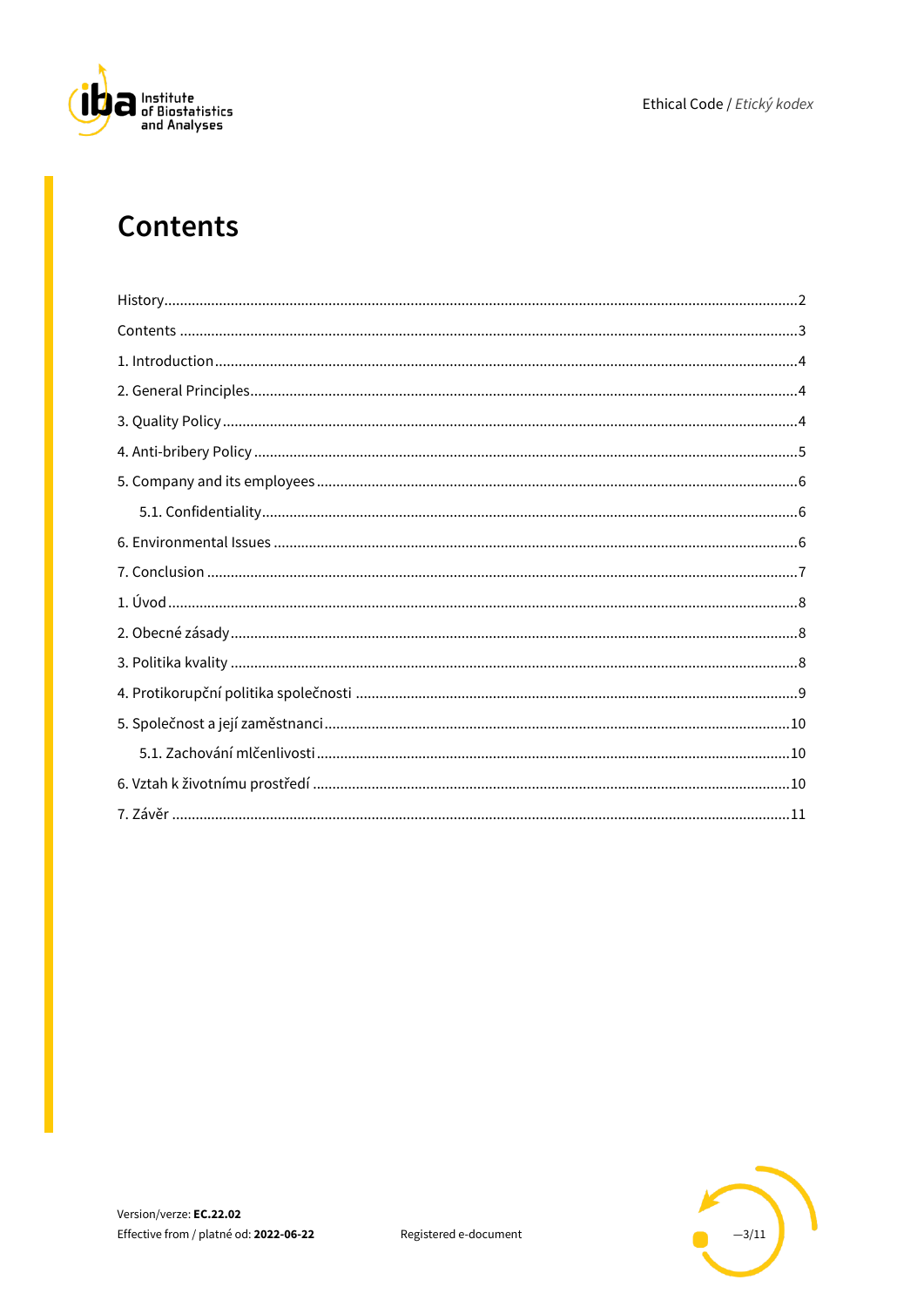

# <span id="page-3-0"></span>**1. Introduction**

Institute of Biostatistics and Analyses Ltd (IBA) is a spin-off company of the Masaryk University, with a share of ownership by the Masaryk University.

The company focuses mainly on the areas of project management of clinical research, real-world evidence (RWE) projects, organisation and management of clinical trials, particularly non-interventional clinical trials and health registries. This main activity is complemented with other services such as market access support, cost-effectiveness analysis, pharmacovigilance, analysis of clinical data, development of tailored software products and graphic design.

The purpose of this ethical code is to stipulate the fundamental ethical principles and rules of ethical conduct for the sake of reputation and trust.

This code and the principles it, introduces must be adhered to by all employees in their day-to-day activities and with regard to their colleagues, managers, the company as a whole and business partner.

#### <span id="page-3-1"></span>**2. General Principles**

- We act honestly, fairly and with the best of interests in everything we do.
- We act in accordance with the legislation of the Czech Republic and the EU.
- We respect and follow the laws, conventions and traditions in the countries in which we operate.
- We abide by the rules of fair competition and fair business practices.
- We refuse to take part in dishonest business activities and we refrain from cooperation with dishonest companies.

#### <span id="page-3-2"></span>**3. Quality Policy**

Our services comply with the provisions of two key standards: ČSN EN ISO 9001 and ČSN ISO/IEC 27001.

The management of the IBA company commits to the following goals in the area of quality management:

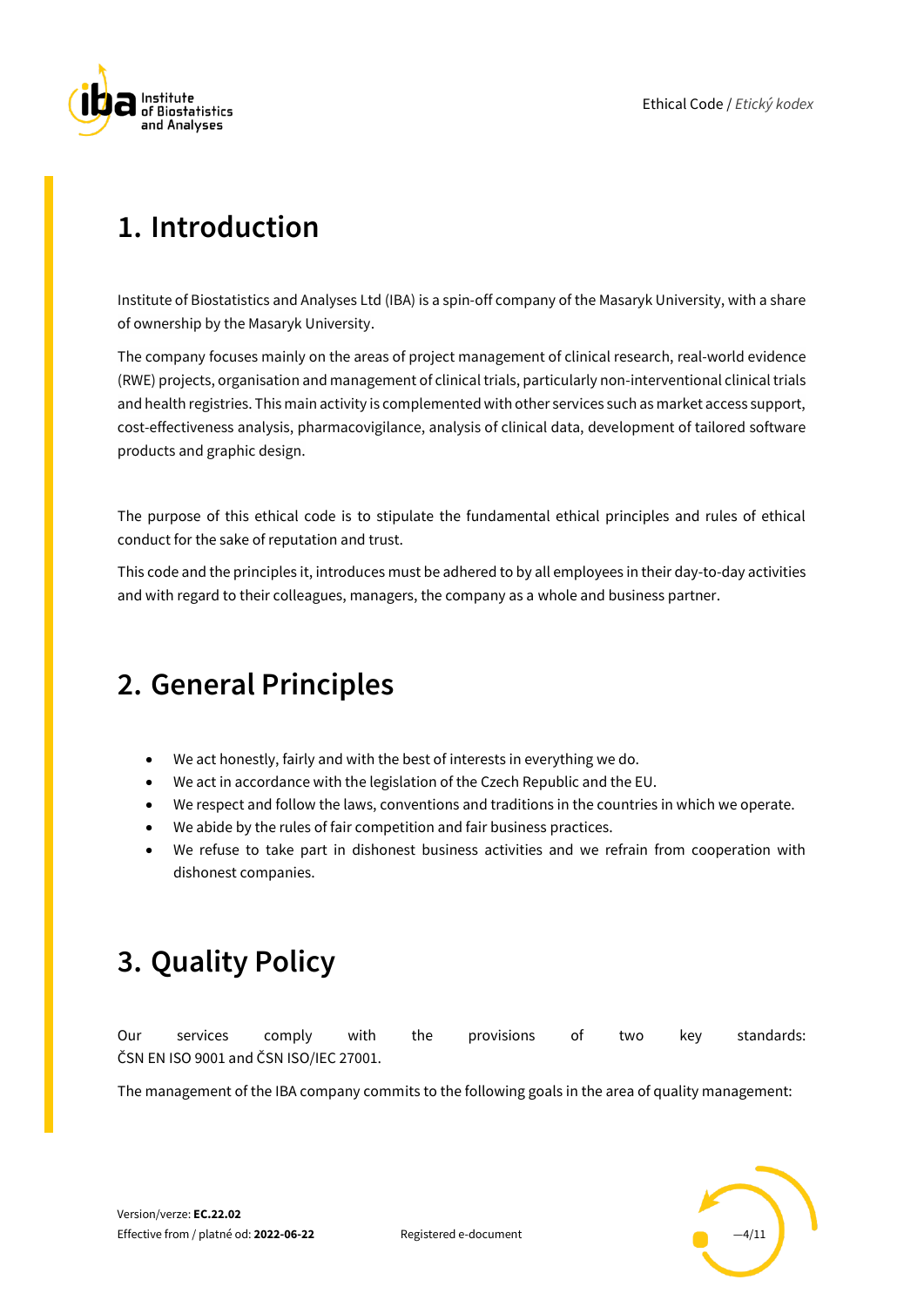

- To achieve a continuously high quality of all services and to improve the overall performance of the company
- To adopt and evaluate the specific quality objectives of individual departments of IBA for the sake of the improvement of the QMS/ISMS and the quality of services
- To meet the current and future expectations, needs and wishes of customers, end users and stakeholders, thereby contributing to the retention of current business and acquisition of new customers
- To adopt and maintain an effective QMS/ISMS that meets expectations
- To improve the qualifications, professional qualities and commitment of employees for the sake of compliance, reliability, safety and quality of the company's products and services
- To be involved in the global fight against corruption in the public sector in accordance with the anti-bribery policy of the government of the Czech Republic

#### <span id="page-4-0"></span>**4. Anti-bribery Policy**

The IBA company rejects as absolutely unacceptable any form of bribery and corruption. The company is committed to honesty and integrity in compliance with the applicable legislation and regulations. We undertake not to offer, request or grant any gifts, bribes or material or financial gratuities which could influence our business partners' decisions.

Similarly unethical is the acceptance of monetary and other gifts for the sake of preferential treatment of a supplier, with the exception of promotional merchandising items, refreshment during a business meeting or as a form of appreciation of a job well done, or to retain and develop good professional relations.

All employees are obliged to immediately report suspected corrupt behaviour in connection with employment to the executive head of the company.

In our work, we are committed to avoiding any conflict of interest. Similarly, we shall avoid situations in which an employee could act in someone else's, and not the company's interest, or when they could gain advantage for themselves.

Our suppliers are selected via a transparent open procedure, which ensures free competition on the market.

We shall always offer our services in an honest and credible manner, in accordance with the agreed-upon conditions. We shall present our offers in compliance with the applicable laws, good manners and free competition principles. Our offers will not be deceitful or misleading.

We undertake to pay our debts and other obligations towards our business partners when they fall due.

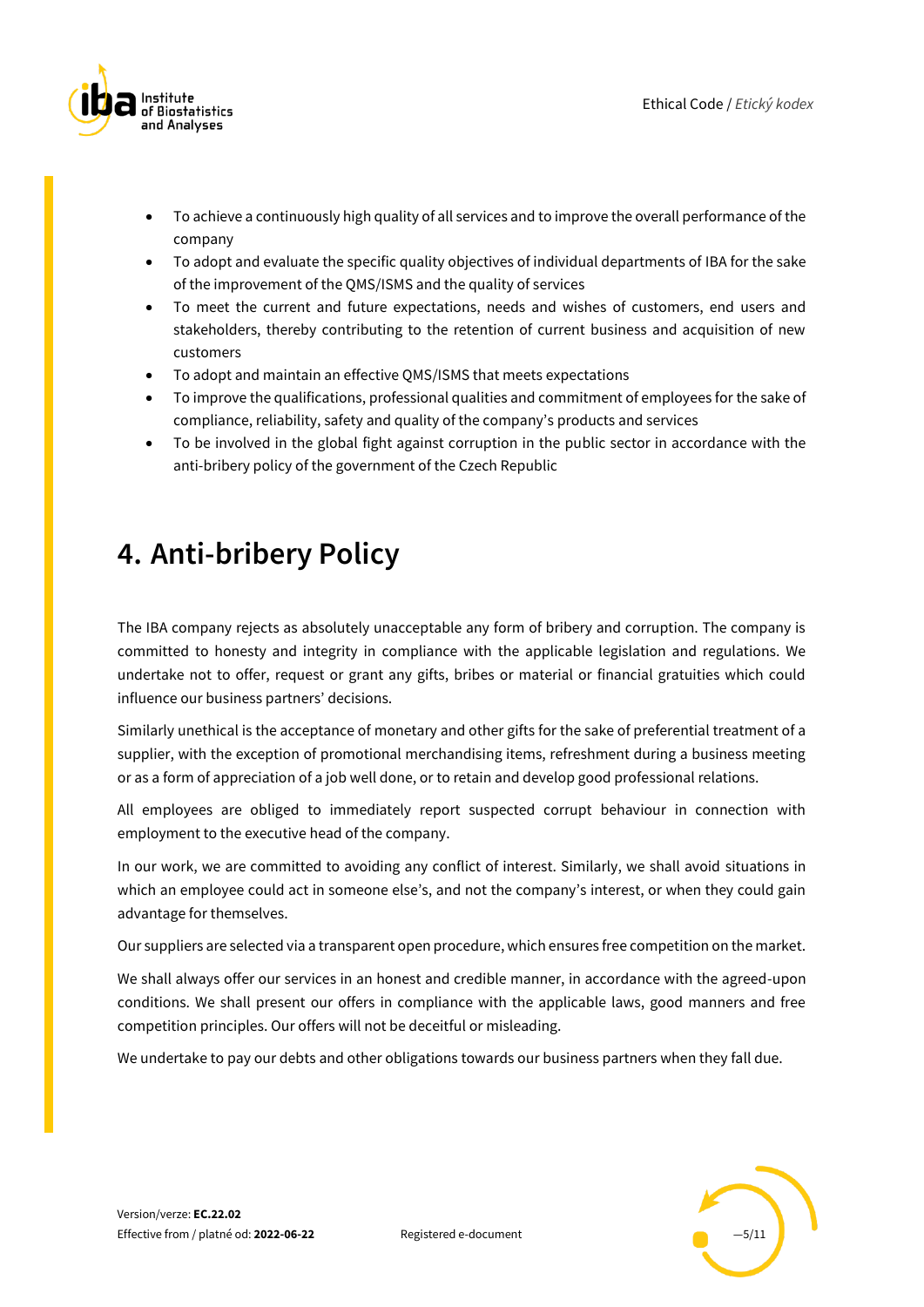

#### <span id="page-5-0"></span>**5. Company and its employees**

Employees are obliged:

- to improve and expand their knowledge and improve their professional qualities;
- to use their time at work to fulfil their duties;
- to carry out their duties with professional due diligence.

The company is obliged:

- to ensure a safe working environment;
- to ensure working conditions allowing employees to fulfil their duties;
- to process confidential information provided by employees and business partners in accordance with the provisions of the act on personal data protection.

The company is committed to supporting the professional and personal growth of its employees.

The company refrains from any form of discrimination based on age, gender, race, ethnicity, religion, sexual orientation, political beliefs or health (with the exception of situations where an employee would not be able to carry out their duties due to their medical condition).

The company does not tolerate physical or mental abuse or sexual harassment of employees. **See in Gender Equality Plan [..\..\..\SOP\GENDER EQUALITY PLAN\\_2021.pdf](../../../SOP/GENDER%20EQUALITY%20PLAN_2021.pdf)**

#### <span id="page-5-1"></span>**5.1. Confidentiality**

All employees have signed a **confidentiality agreement** according to which they are obliged to ensure confidentiality of all information and issues related to the company and its business partners. Employees may not use this information for their own gainful activities or activities of third persons. The confidentiality obligations survive the termination of employment.

#### <span id="page-5-2"></span>**6. Environmental Issues**

We are committed to minimising our company's negative impact on the environment, e.g., by reducing paper consumption or sorting waste.

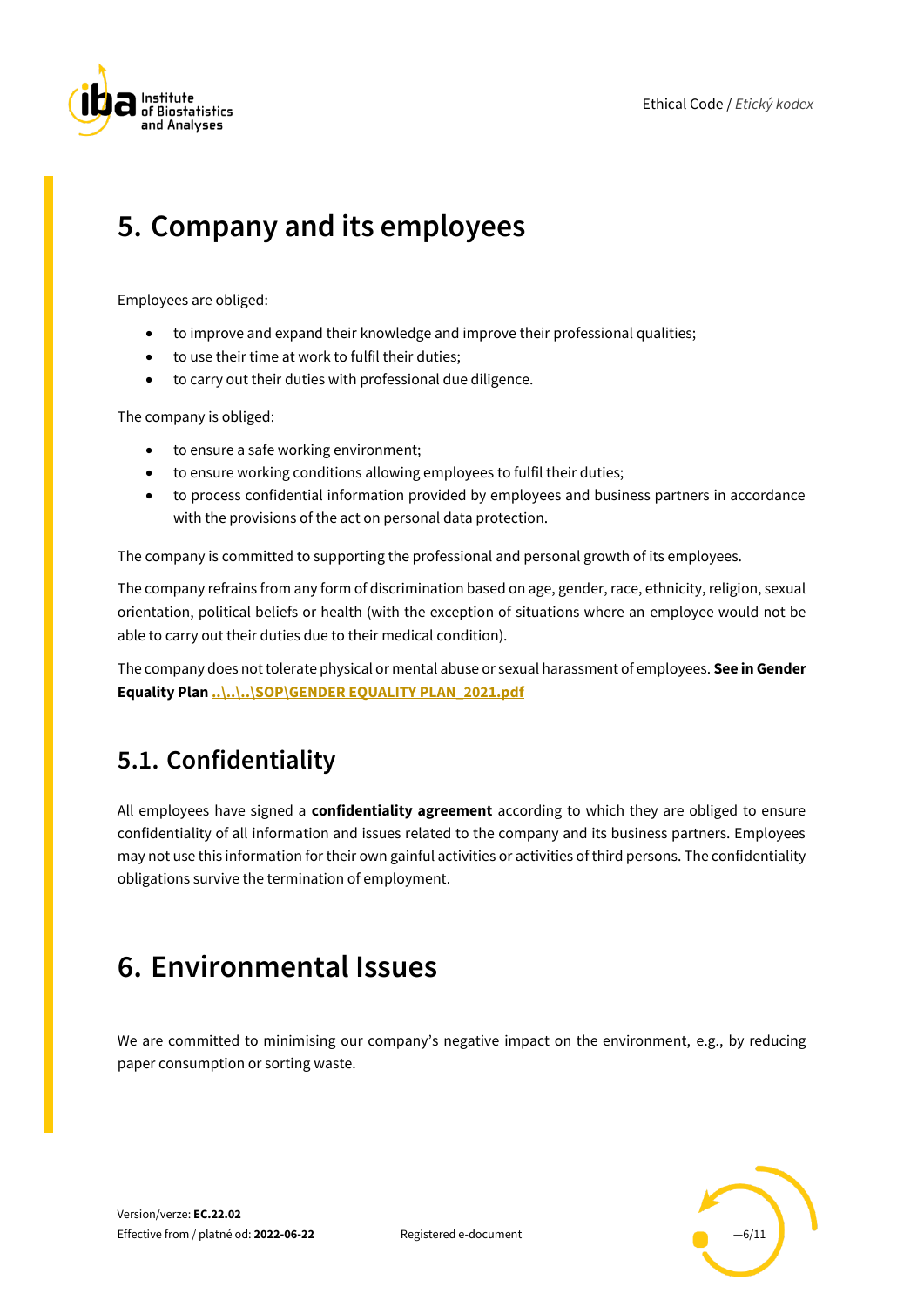

#### <span id="page-6-0"></span>**7. Conclusion**

This ethical code is binding on all employees regardless of their positions. All new employees are made familiar with it.

Strict compliance with this code will be required from all employees and any breach will be regarded as a breach of Czech regulations which may result in termination of employment.

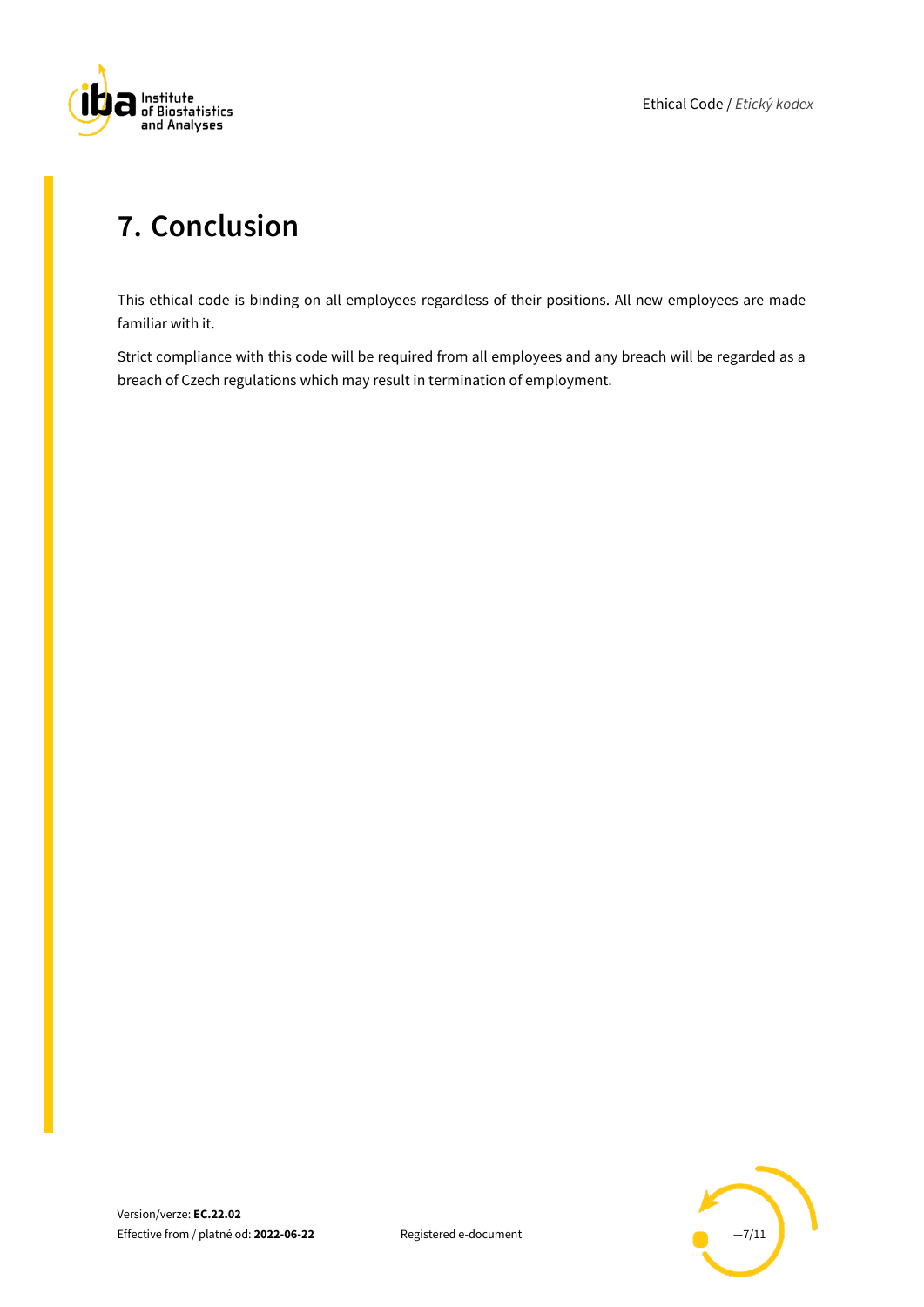

# <span id="page-7-0"></span>**1. Úvod**

Institut biostatistiky a analýz, s.r.o. (IBA) je spin-off společnost Masarykovy univerzity s vlastnickým podílem Masarykovy univerzity.

Společnost se v rámci svých aktivit zaměřuje především na oblast řízení projektů klinického výzkumu, realworld evidence (RWE) projekty, organizaci a management klinických studií, a to zejména neintervenčních klinických studií a zdravotnických registrů. Na tuto hlavní aktivitu navazují i další nabízené a poskytované služby, jako jsou podpora market access, analýzy nákladové efektivity, farmakovigilance, analýza klinických dat, vývoj vlastních softwarových produktů a grafický design.

Posláním etického kodexu společnosti IBA je stanovit základní etické principy a pravidla etického chování a dosahovat tak dobrého jména společnosti a důvěry našich zákazníků.

Etický kodex společnosti se všemi jeho zásadami by měl být dodržován všemi zaměstnanci při jejich každodenních pracovních činnostech a ve způsobu jednání ke svým kolegům, nadřízeným, společnosti jako celku jakožto i ke svým obchodním partnerům.

# <span id="page-7-1"></span>**2. Obecné zásady**

- Ve všem, co děláme, jednáme čestně, spravedlivě a s nejlepšími úmysly.
- Při výkonu své pracovní činnosti jednáme v souladu s právními normami České republiky či Evropské unie.
- V zemích, se kterými spolupracujeme ctíme místní zákony, zvyky a tradice.
- Dodržujeme pravidla hospodářské soutěže a poctivého obchodního jednání.
- Odmítáme účast na nečestných aktivitách a vyvarujeme se spolupráce s neseriózními firmami.

#### <span id="page-7-2"></span>**3. Politika kvality**

Naše služby jsou ve shodě s požadavky dvou zavedených norem: ČSN EN ISO 9001 a ČSN ISO/IEC 27001.

Vedení IBA se zavazuje dosahovat následující cíle v oblasti kvality:

• Dosahovat stabilní kvality veškerých svých služeb současně se zlepšováním celkové výkonnosti IBA

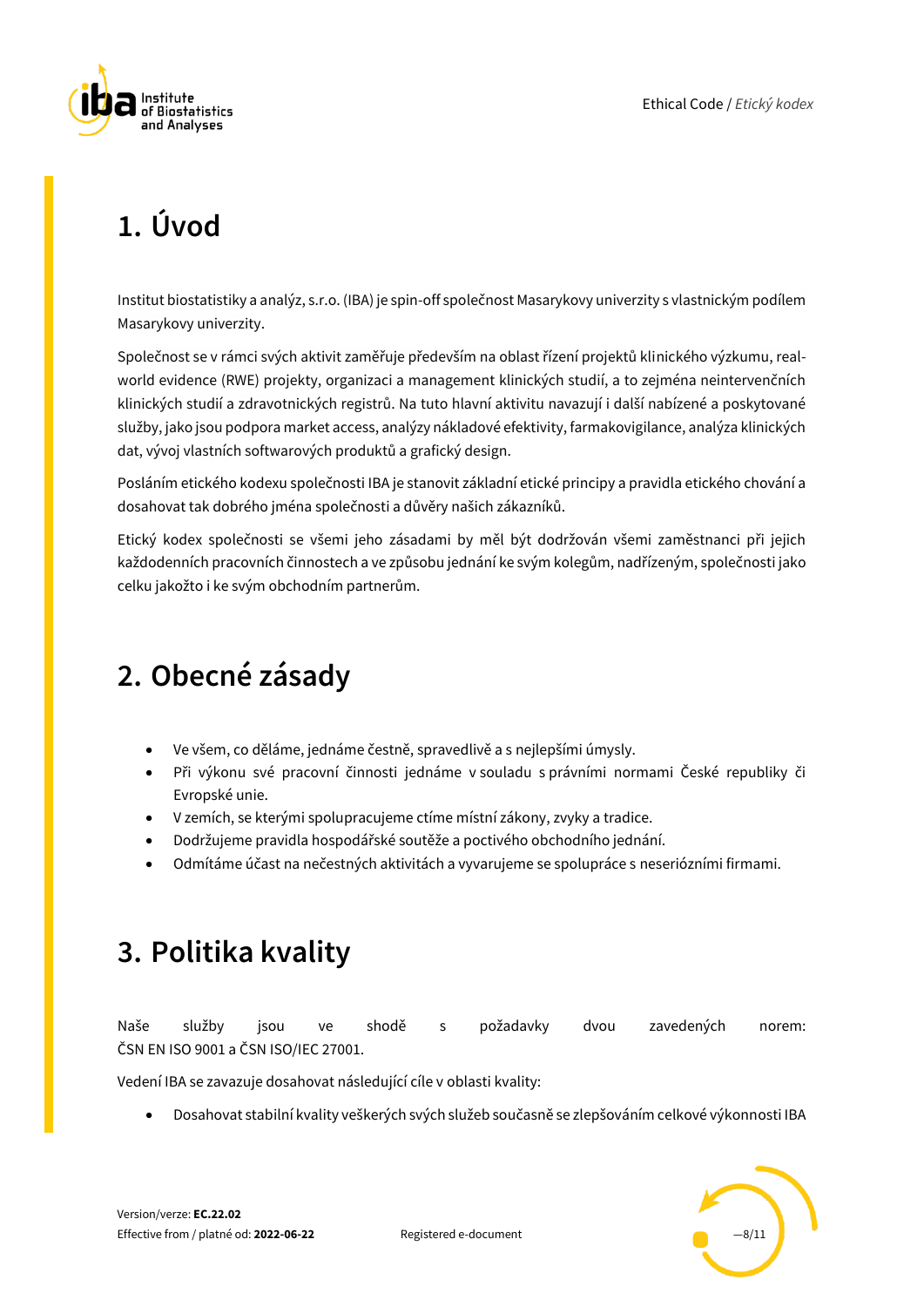

- Přijímat a vyhodnocovat konkrétní cíle kvality jednotlivých útvarů IBA pro zlepšování systému kvality QMS/ISMS a kvality svých služeb
- Plnit současné i budoucí požadavky, potřeby a očekávání zákazníků, konečných uživatelů a zainteresovaných stran a tím přispívat k udržování okruhu stálých i nových zákazníků
- Vytvořit a udržovat efektivní a účinný systém managementu kvality QMS/ISMS tak, aby plnil požadavky na něj kladené
- Zvyšovat kvalifikaci, odbornou způsobilost a angažovanost zaměstnanců společnosti pro zabezpečení shody, spolehlivosti, bezpečnosti a jakosti produktů a poskytování služeb
- Připojit se k celospolečenskému boji proti korupčním praktikám ve veřejné sféře v souladu s protikorupční strategií vlády České republiky

#### <span id="page-8-0"></span>**4. Protikorupční politika společnosti**

Společnost IBA zcela odmítá jakýkoliv způsob úplatkařství a korupce. Cílem společnosti je jednat vždy čestně, eticky a bezúhonně v souladu s příslušnými zákony a nařízeními. Zavazujeme se, že nebudeme nabízet, požadovat nebo poskytovat dary, úplatky nebo jiné majetkové či finanční výhody, které by mohly mít vliv na rozhodnutí našich obchodních partnerů.

Stejně tak považujeme za neetické přijímání peněžitých či jiných darů za účelem zvýhodnění některého z dodavatelů. Výjimku tvoří drobné reklamní předměty či pohoštění poskytnuté v rámci pracovního setkání nebo jako poděkování za dobře odvedenou práci či v rámci udržení a rozvoje dobrých pracovních vztahů.

V případě podezření na korupční jednání ve spojitosti se zaměstnáním má zaměstnanec povinnost toto podezření nahlásit bezprostředně jednateli společnosti.

V rámci plnění svých pracovních povinností se budeme snažit předcházet vzniku střetu zájmů. Stejně tak se vyvarujeme situacím, v nichž zaměstnanec jedná v zájmu jiném, než je zájem společnosti, či s cílem získat osobní prospěch.

Výběr našich dodavatelů bude probíhat vždy na základě transparentního výběrového řízení, což zajistí volné konkurenční prostředí na trhu.

Nabídky našich služeb budou vždy čestné, pravdivé a budou odpovídat předem dohodnutým podmínkám. Nabídky budou vytvářeny v souladu s právem, dobrými mravy a zásadami poctivé soutěže. Nabídky nesmí být prezentovány klamavým nebo zavádějícím způsobem.

Zavazujeme se dodržovat platební či jiné závazky vůči našim obchodním partnerům.

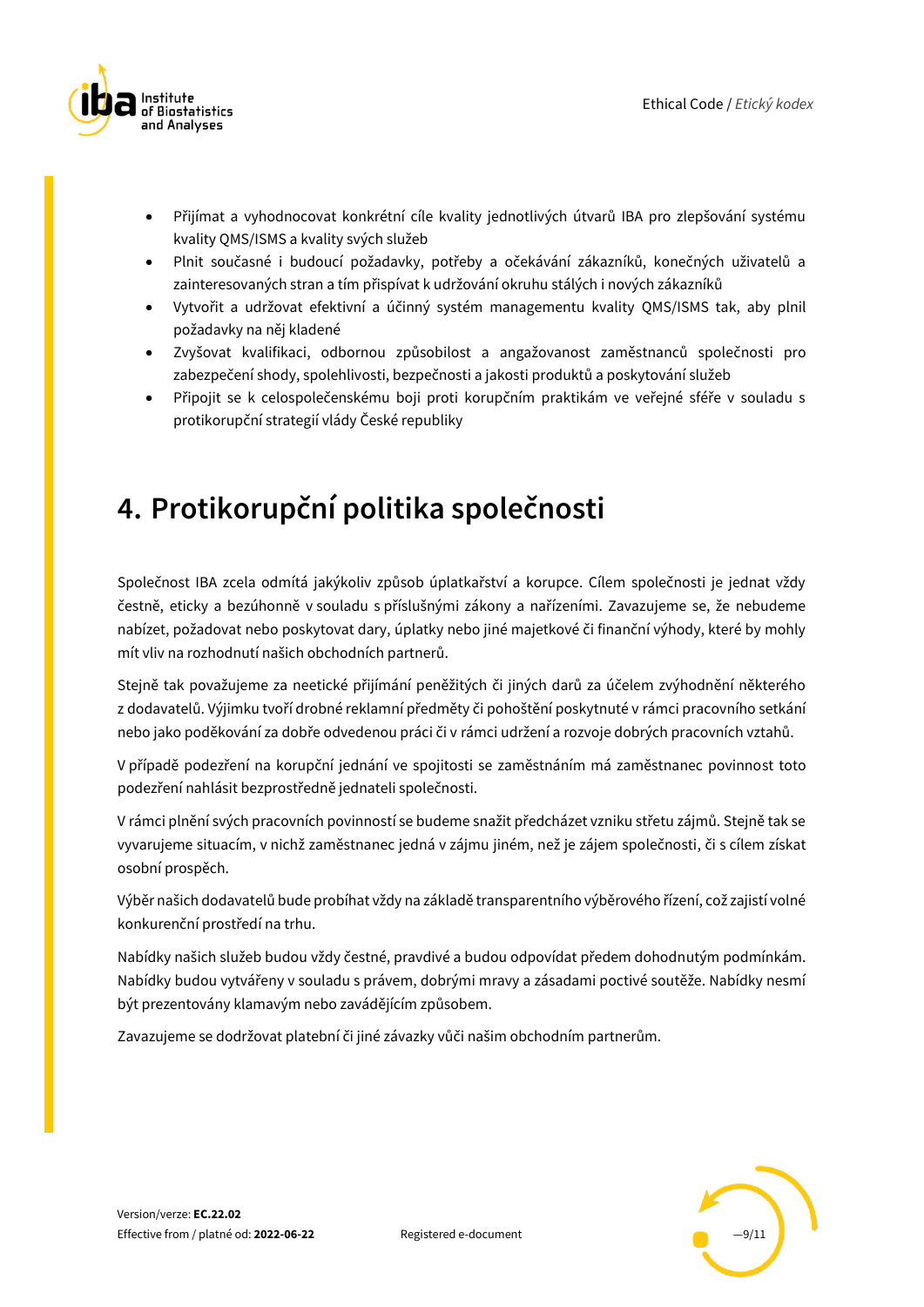

# <span id="page-9-0"></span>**5. Společnost a její zaměstnanci**

Zaměstnanec je povinen:

- Rozšiřovat a prohlubovat své znalosti a usilovat tak o zlepšení svých odborných schopností
- Využívat pracovní dobu k plnění svých pracovních povinností
- Své pracovní povinnosti vykonávat řádně a svědomitě

Společnost je povinna:

- Zajistit a dbát na bezpečnost pracovního prostředí
- Poskytnout zaměstnanci takové podmínky, aby zaměstnanec mohl řádně vykonávat své pracovní povinnosti
- S důvěrnými informacemi zaměstnanců i obchodních partnerů nakládat souladu se zákonem na ochranu osobních údajů.

Společnost se zavazuje podporovat profesní a osobní růst zaměstnance.

Společnost se vyvaruje jakékoli diskriminace na základě věku, pohlaví, rasového či etnického původu, náboženského vyznání, sexuální orientace, politických názorů a zdravotního stavu (vyjma situací, kdy zdravotní stav neumožňuje zaměstnanci vykonávat a plnit své pracovní povinnosti.

Ve společnosti nebude tolerováno žádné fyzické, psychické či sexuální obtěžování zaměstnanců. **Více v Gender Equality plan [..\..\..\SOP\GENDER EQUALITY PLAN\\_2021.pdf](../../../SOP/GENDER%20EQUALITY%20PLAN_2021.pdf)**

#### <span id="page-9-1"></span>**5.1. Zachování mlčenlivosti**

Všichni zaměstnanci jsou na základě podpisu **Dohody o mlčenlivosti** povinni zachovávat mlčenlivost o veškerých důvěrných informacích a záležitostech týkajících se společnosti IBA a jejich obchodních partnerů. Tyto důvěrné informace nesmí zaměstnanec použít pro svou výdělečnou činnost ani pro činnost třetí osoby. Zaměstnanci jsou povinni dodržovat mlčenlivost i po skončení pracovního poměru.

#### <span id="page-9-2"></span>**6. Vztah k životnímu prostředí**

Usilujeme o minimalizaci negativních dopadů způsobených naší společností na životní prostředí. Např. Společnost IBA má snahu fungovat co nejvíce bezpapírovou formou. Třídíme odpad.